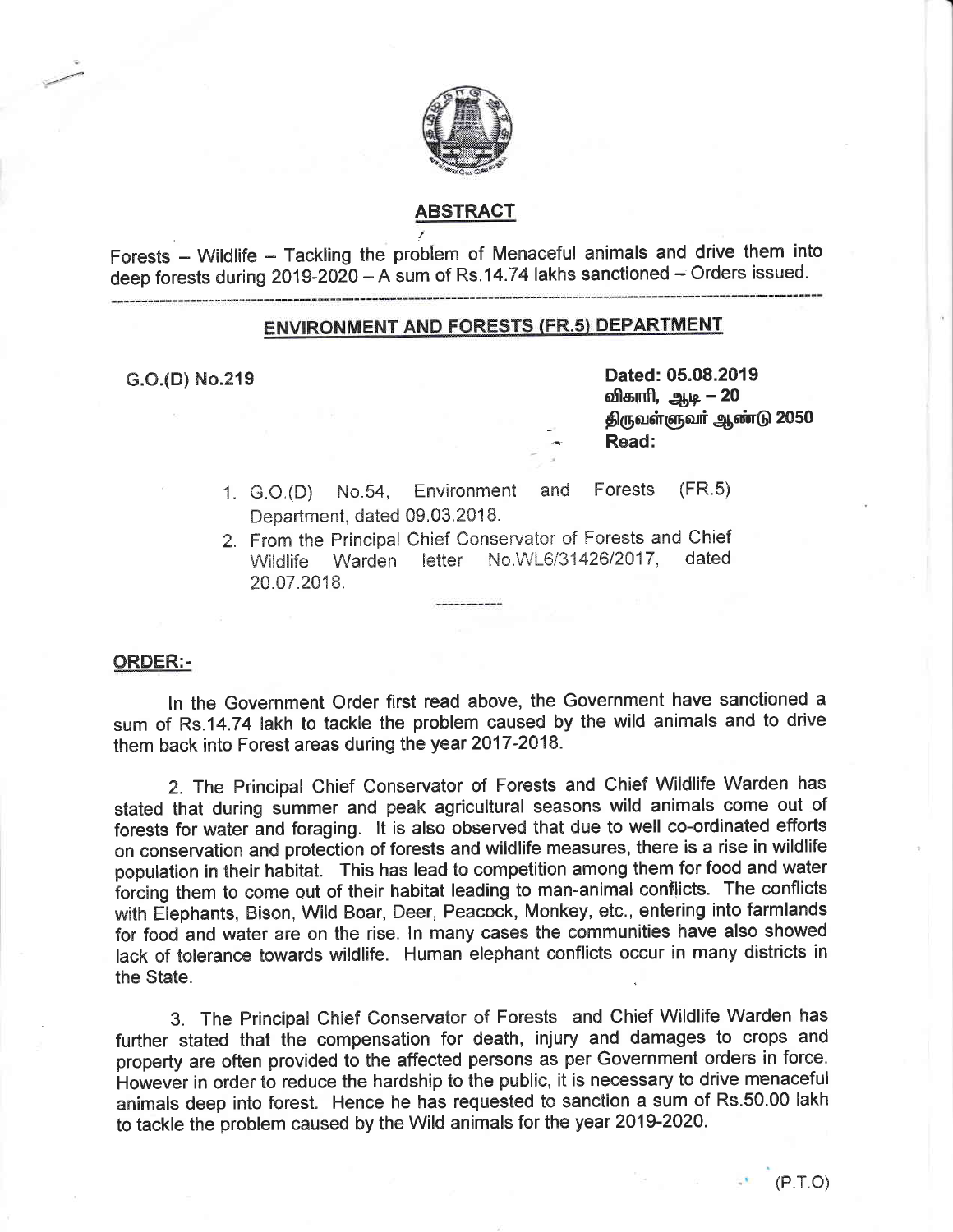4. The Government after careful examination of the proposal of the Principal Chief Conservator of Forests and Chief Wildlife Warden, accord sanction for a sum of Rs.14.74 lakh (Rupees fourteen lakh and seventy four thousand only) to tackle the problem caused by wild animals during the year 2019-2020 for the following circles as detailed below:-

(Rs. in lakh)

| SI.No.           | <b>Name of the Circle</b>              | Amount |
|------------------|----------------------------------------|--------|
| 1.               | Dharmapuri                             | 1.00   |
| $\overline{2}$ . | Dindigul                               | 1.00   |
| 3.               | Coimbatore                             | 1.00   |
| 4.               | Sathyamangalam Tiger Reserve           | 1.00   |
| 5.               | Madurai                                | 1.00   |
| 6.               | Anamalai Tiger Reserve                 | 0.81   |
| 7.               | Salem                                  | 0.81   |
| 8.               | Kalakad Mundanthurai Tiger Reserve     | 0.81   |
| 9.               | Vellore                                | 0.81   |
| 10.              | Virudhunagar                           | 0.81   |
| 11.              | Arignar Anna Zoological Park, Vandalur | 0.81   |
| 12.              | Tirunelveli                            | 0.81   |
| 13.              | Trichy                                 | 0.81   |
| 14.              | Chennai                                | 0.81   |
| 15.              | Mudumalai Tiger Reserve                | 0.81   |
| 16.              | Villupuram                             | 0.81   |
| 17.              | Thanjavur                              | 0.83   |
|                  | Total                                  | 14.74  |

5. The expenditure sanctioned in para 4 above shall be debited to the following head of account:-

> 4406 - Capital Outlay on Forestry and Wildlife - 02 -Environmental Forestry and Wildlife - 110 - Wildlife -State's Expenditure - JK - Nature Conservation (Preservation of JK - Wildlife) - 416 - Major Works -01 - Major Works. (Old DPC: 4406-02-110-JK-1605)

(IFHRMS DPC: 4406-02-110-JK-41601)

6. Necessary additional funds of will be provided in Revised Estimate / Final Modified Appropriation 2019-2020. Pending provision of funds in Revised Estimate / Final Modified Appropriation 2019-2020, the Principal Chief Conservator of Forests is authorized to incur the expenditure sanctioned in para 4 above. However, this shall be brought to the notice of the Legislature by a specific inclusion in the Supplementary Estimates 2019-2020. He is also requested to include the above item of expenditure sanctioned in Revised Estimate / Final Modified Appropriation 2019-2020 and send necessary draft explanatory notes for inclusion in the Supplementary Estimates 2019-2020 to the Finance (AHD&F/BG-I) Department without fail.